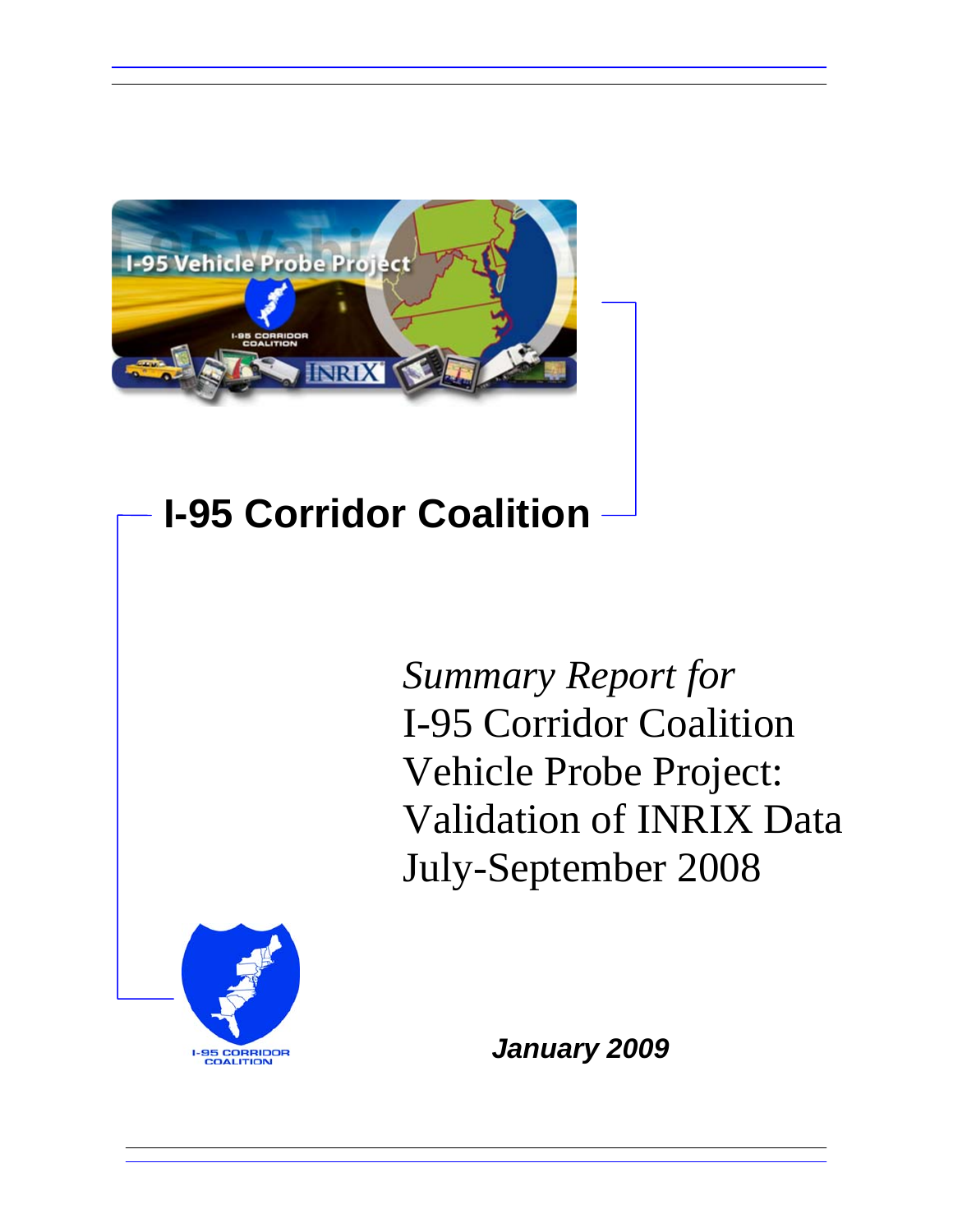## *Summary Report for* I-95 Corridor Coalition Vehicle Probe Project: Validation of INRIX Data July-September 2008

*January 2009* 

This report was produced by the I-95 Corridor Coalition. The I-95 Corridor Coalition is a partnership of state departments of transportation, regional and local transportation agencies, toll authorities, and related organizations, including law enforcement, port, transit and rail organizations, from Maine to Florida, with affiliate members in Canada. Additional information on the Coalition, including other project reports, can be found on the Coalition's web site at http://www.i95coalition.org.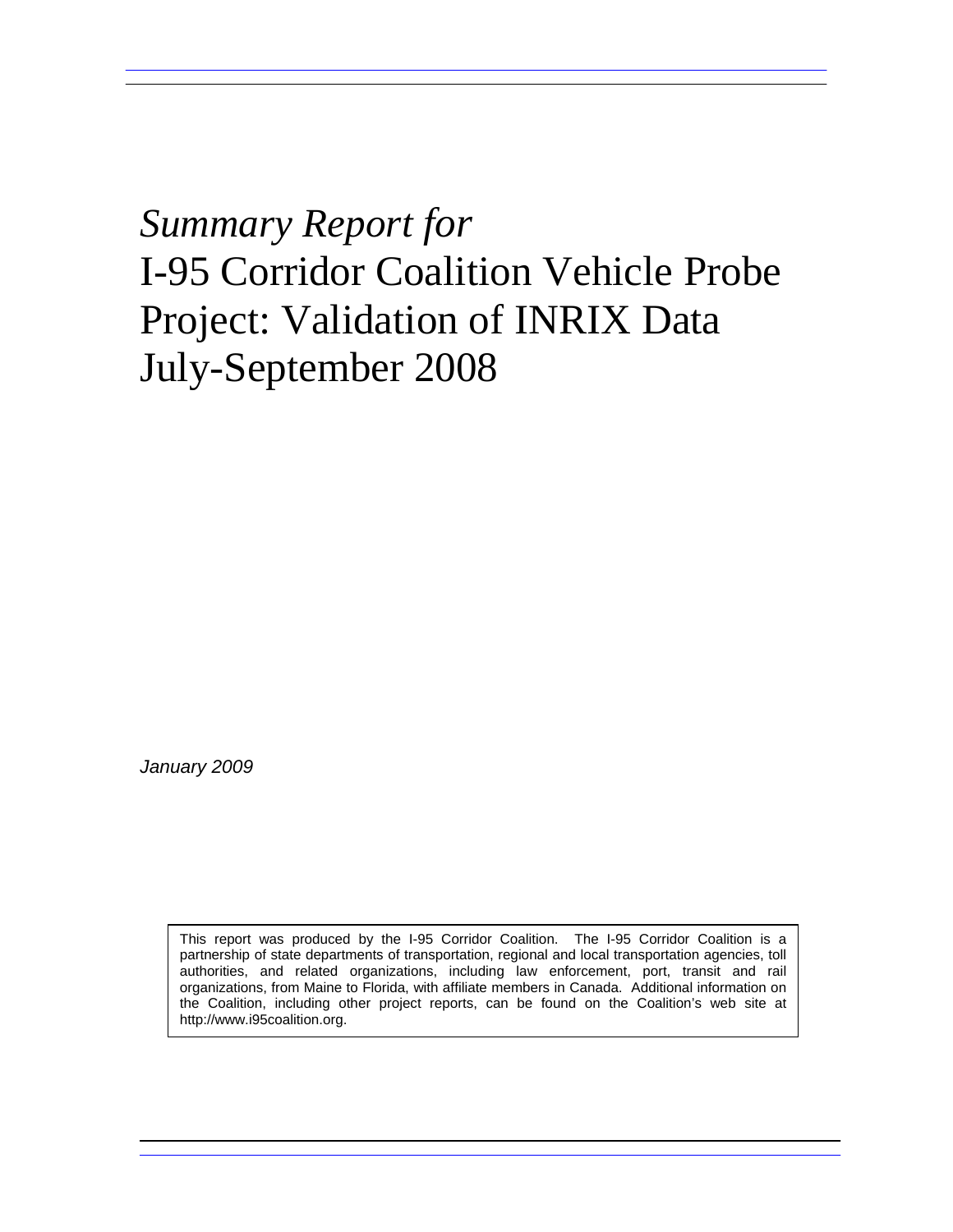## *Preface*

This summary report was prepared by the I-95 Corridor Coalition based upon analyses and results presented in the complete and full detailed report titled, "I-95 Corridor Coalition Vehicle Probe Project: Validation of INRIX Data July-September 2008" and prepared by Ali Haghani, Masoud Hamedi, Kaveh Farokhi Sadabadi of the University of Maryland, College Park.

### *Acknowledgements*

The I-95 Corridor Coalition acknowledges the above referenced research team for its efforts and would like to express its gratitude for the assistance it received from the state highway officials in Delaware, Maryland, New Jersey, and Virginia during the course of this study. Their effort was instrumental during the data collection phase of the project. This report would not have been completed without their help.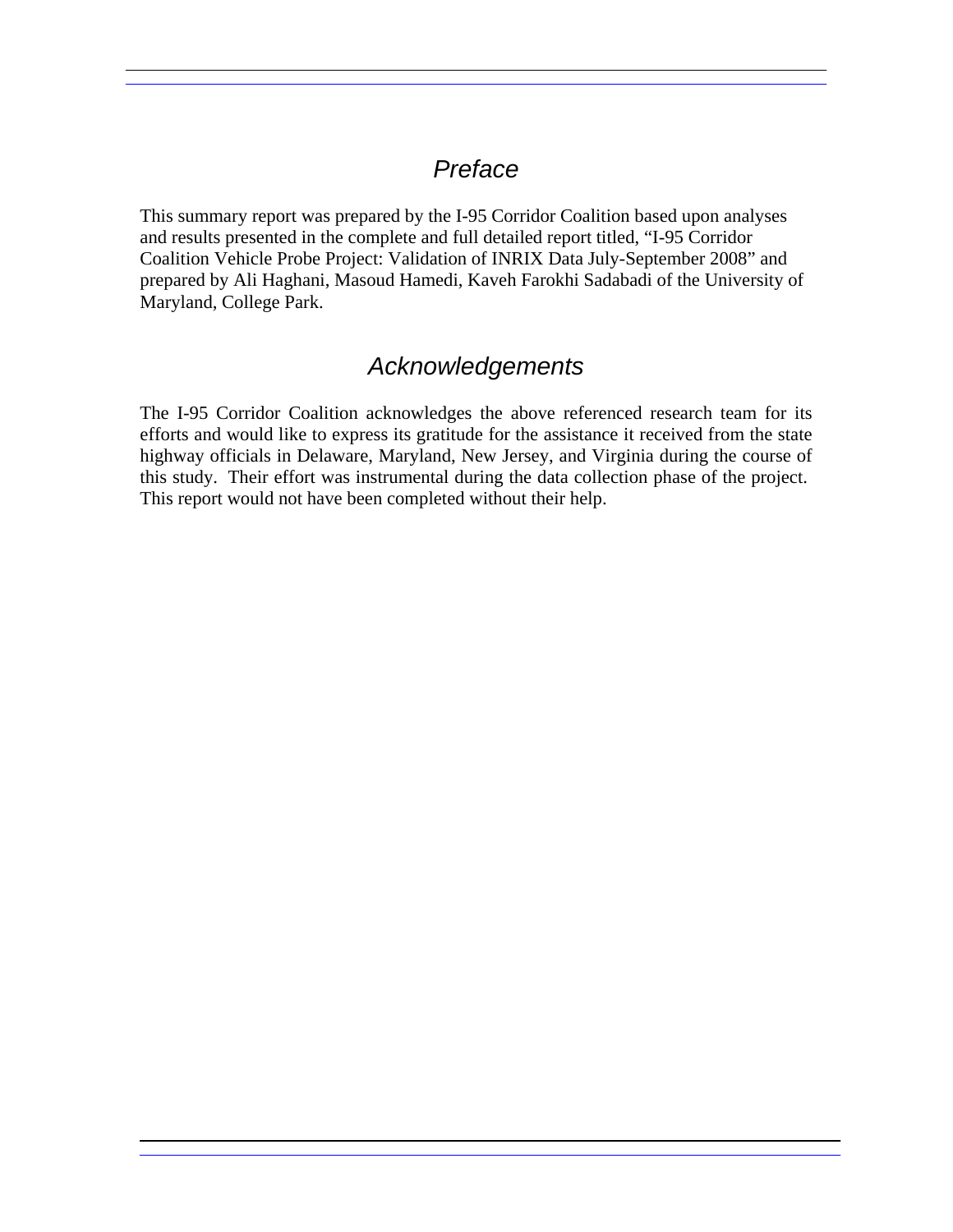#### **Introduction**

The I-95 Corridor Coalition is facilitating a groundbreaking Vehicle Probe Project (VPP) involving the public and private sectors as well as academia to collect and evaluate realtime travel time and speed data for approximately 1,500 miles of freeways and 1,000 miles of arterials in New Jersey, Pennsylvania, Delaware, Maryland, Virginia and North Carolina as shown in Figure 1.

The primary source of the INRIX data is GPS equipped fleet vehicles. These data are supplemented by sensor- and detector-based data in some states. These data will facilitate traffic management, traveler information and planning activities for both local and long distance travelers. The VPP began with the release of a Request for Proposals in May 2007 and contract award to INRIX, Inc. in January 2008. In July 2008, INRIX activated the data feed for the network illustrated in Figure 1. Data collection for the initial evaluation activities were conducted between July and October 2008.



This report summarizes the methodology and results of the initial evaluation as well as discusses outstanding questions and issues on how

**Figure 1 – Coverage Area** 

to appropriately assess data quality and planned steps to move forward.

#### **Evaluation Methodology**

The University of Maryland is responsible for evaluating the quality of the VPP data at a level of detail that will determine its use for applications previously described. The evaluation was conducted by comparing INRIX GPS data to ground truth data collected on approximately 92 miles of representative roadway segments within the four states of Maryland, Virginia (northern), Delaware and New Jersey. This summary addresses the accuracy assessment of freeway segments and is based on the requirements established by the contract. The verification of data will be ongoing and will include an expanded data set over time. The evaluation had three basic stages: 1) collect ground truth data, 2) establish the statistical measures for comparison of INRIX GPS data to ground truth, and 3) compare the data to ground truth and draw conclusions.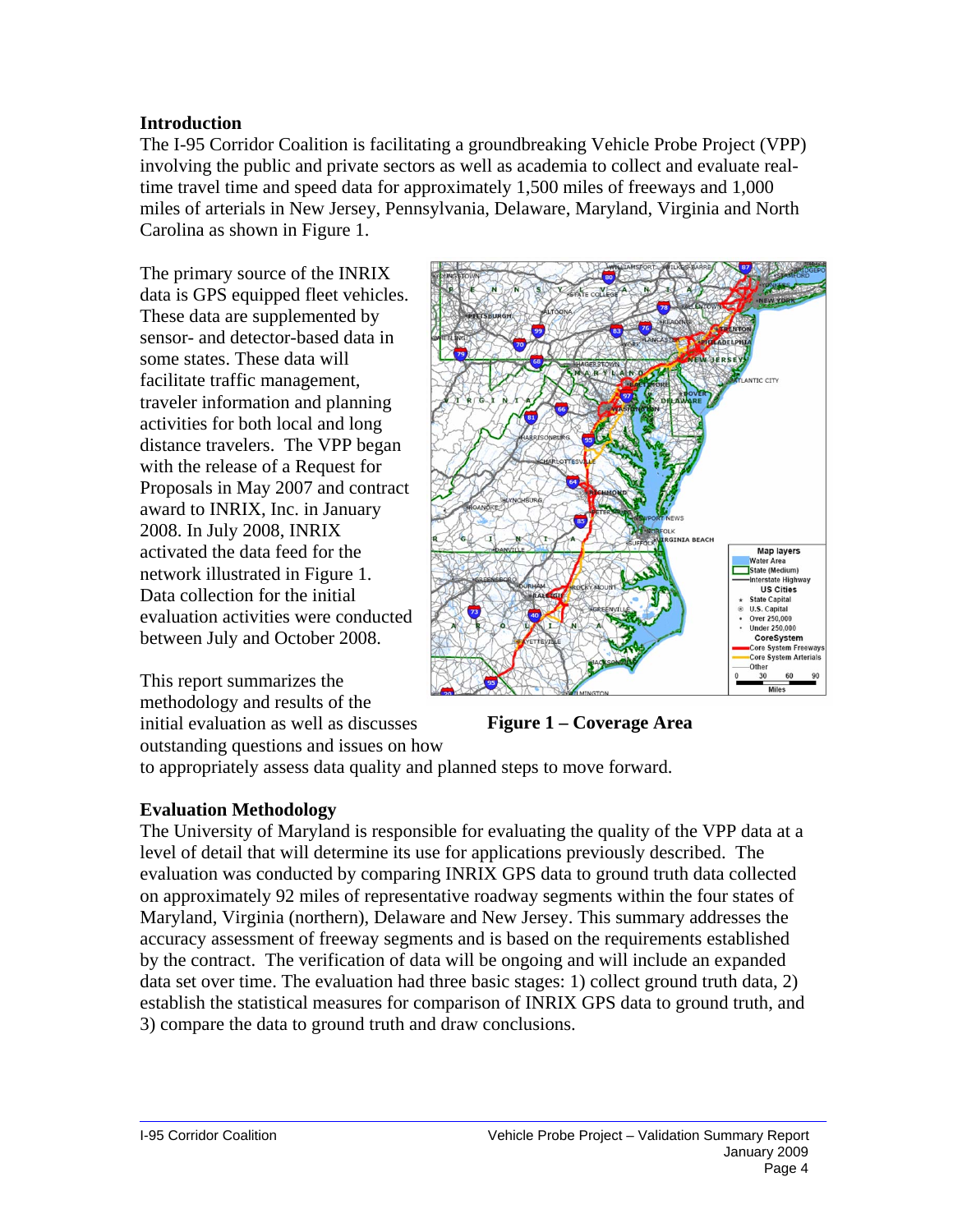#### *Collect Ground Truth Data*

Traditionally, floating car methods (a method in which an instrumented vehicle travels with the traffic stream, in a manner that is intended to replicate the speeds and travel times of the majority of the vehicles in the stream) are used to collect ground truth data. However, this very costly method produces a sparse amount of data not well suited to the requirements of this project. As a result, a new data collection methodology was developed that receives anonymous emissions from Bluetooth equipped accessories (cell phones, car radios, PDAs, PCs, etc.) in passing vehicles that have been activated in the discovery mode. Bluetooth protocol uses an electronic identifier, or tag, in each device called a Media Access Control address (MAC address). In order to collect ground truth data, pairs of Bluetooth receivers were deployed temporarily along the roadside as presented in Figure 2. Bluetooth devices observed by consecutive receivers served as the basis to sample the travel time of the traffic stream between the two detectors. This technique captures the travel times for approximately 5 percent of the vehicles within the traffic stream. The Bluetooth technique proved to be an extremely cost-effective and accurate measurement tool.



**Figure 2 – Bluetooth Data Collection Method** 

Because the Bluetooth technology is a new technology, the verification of its accuracy was considered an important initial step of the evaluation. In Maryland and Virginia, a limited number of floating car data collection activities was performed by Motion Maps, LLC during morning and afternoon rush hours. Bluetooth sensors were deployed at the same time that the floating car runs were made with the objective of providing a comparison of the ability of the Bluetooth technology to provide ground truth travel times and speeds. A total of nine days of floating car testing was carried out in Maryland and Northern Virginia. The results of these comparisons confirmed the accuracy of the Bluetooth technology and its use as a method for field measurement of travel times.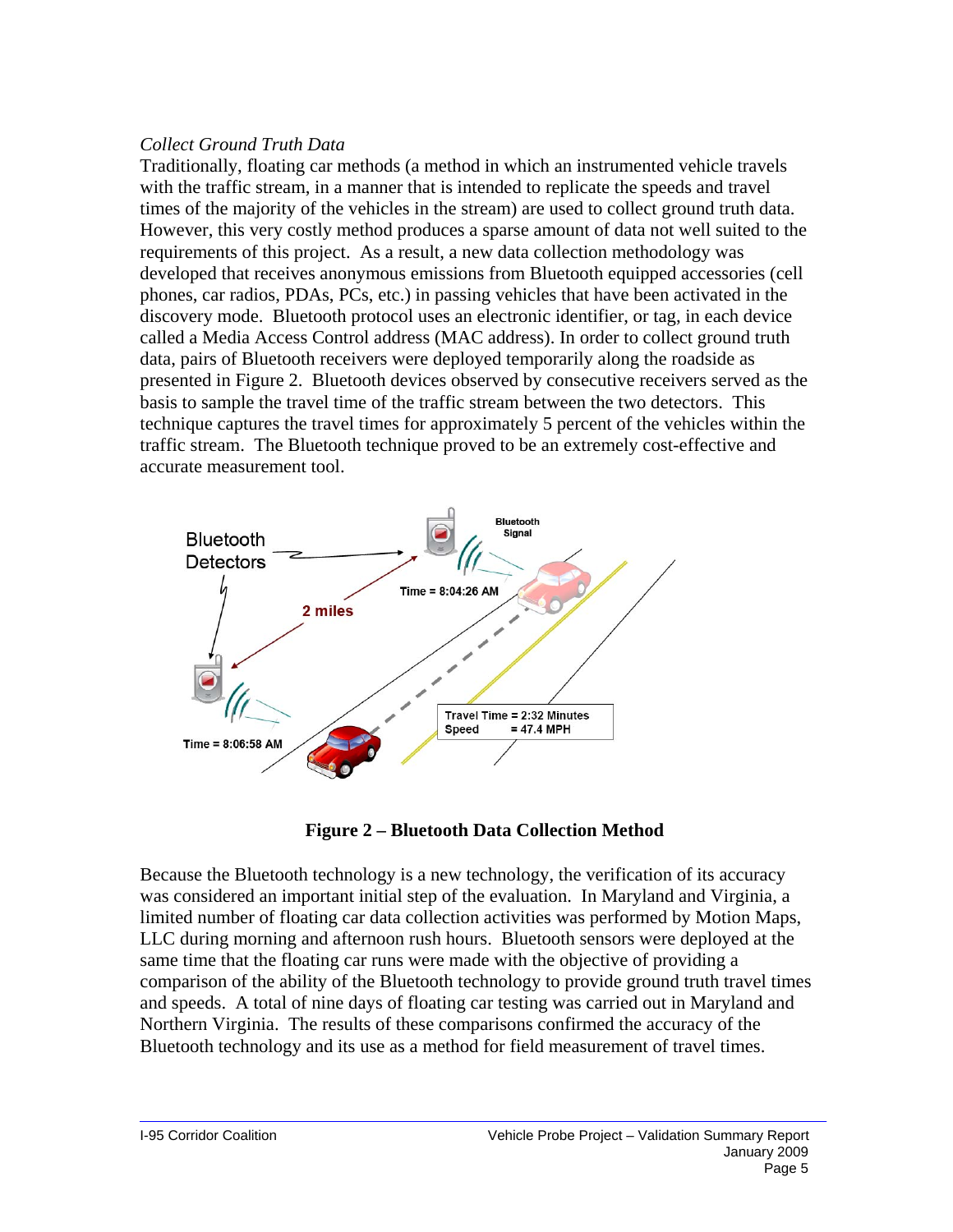#### *Establish Statistical Measures for Comparison*

While the Bluetooth technology provides a rich data source for evaluation of the INRIX GPS, there is still some uncertainty associated with the definition of the ground truth vehicle speeds and travel times that existed when the measurements were made. On any roadway section there are significant speed and travel time variations depending on driver, vehicle and roadway characteristics. For this reason, in addition to reporting the mean travel time and speed calculated from the Bluetooth data, a confidence band was defined that represents the uncertainty existing in the definition of the ground truth speeds and travel times. A number of statistical measures were evaluated to define the width of this uncertainty band, and all these measures are described and reported in the full report. The uncertainty measure presented in the summary is termed the standard error of the mean  $(SEM)$ .<sup>[1](#page-5-0)</sup> The SEM is commonly used to represent the uncertainty associated with a given measurement because it is a straightforward calculation that is sensitive to both the variability and volume of data being used as the basis for the calculations. An example of the SEM band is shown in Figure 3. As shown, the band narrows to represent a higher confidence of the Bluetooth data and widens when there is less confidence in the Bluetooth data. In essence, the SEM band is a surrogate for the 95 percent confidence interval of ground truth.



**Figure 3 - Example of Standard Error of the Mean (SEM) Band** 

A statistical analysis of the data was conducted for four defined speed ranges: 0 to 30 mph, 30 to 45 mph, 45 to 60 mph and greater than 60 mph as defined in the contract.

1

<span id="page-5-0"></span><sup>&</sup>lt;sup>1</sup> Standard Error of the Mean (SEM) is calculated as the standard deviation (S) of the calculated error (the difference between the Bluetooth data and the INRIX GPS) divided by the square root of the number of Bluetooth data points (N) taken for a given time. In other words,  $SEM = S/(N)^{1/2}$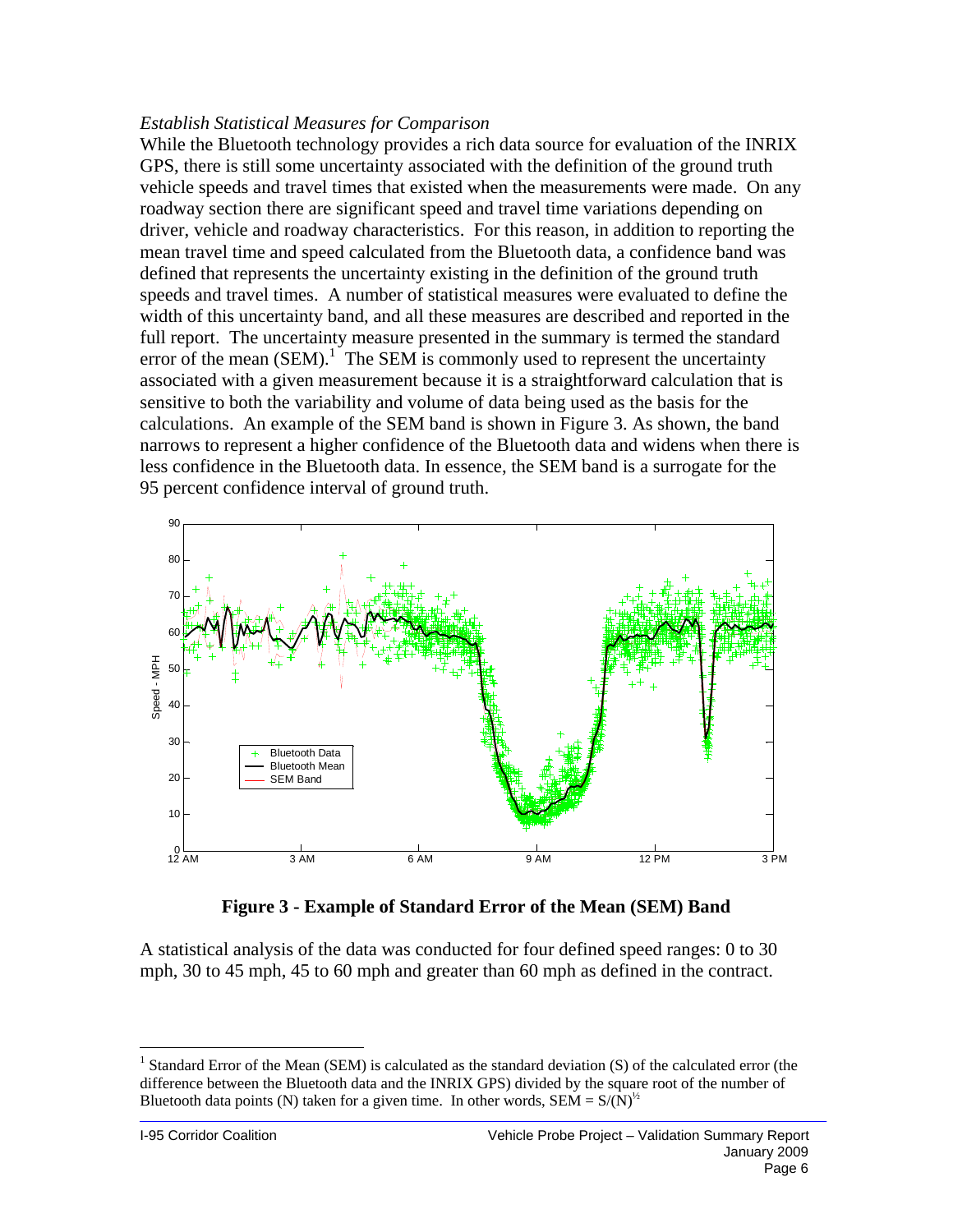The ground truth SEM band and mean were calculated for these ranges as were the two basic measures of error used to evaluate the accuracy of the INRIX GPS data. The two measures are: 1) average absolute speed error  $(AASE)^2$  $(AASE)^2$  – compares INRIX GPS data to ground truth – and 2) the speed error bias (SEB)<sup>3</sup> to identify bias (consistent differences) between INRIX GPS data and ground truth. The allowable maximum for the AASE and SEB is 10 mph and 5 mph, respectively.

#### *Compare Data to Ground Truth and Draw Conclusions*

This evaluation focused primarily on the accuracy of data collected along the freeways in the corridor. Data were objectively determined to fall within the SEM band and subjectively reviewed to determine the degree by which sudden slow downs in traffic flow due to either congestion or incidents were identified and correctly captured. It is concluded that the INRIX travel time and speed data across the system and by individual state generally satisfies the accuracy specifications of the contract (average absolute speed error less than 10 mph and speed error bias less than 5 mph). It was also observed that quality of the INRIX travel time and speed data improves with increase in speed. Further, a subjective review established that INRIX positively identified the majority of congestion events defined as traffic slowing to 40mph or less for more than 15 minutes. This result confirms that the INRIX GPS data provides an accurate overall picture of traffic conditions for limited access roadways within the Corridor.

Table 1 presents the evaluation results by individual state and a composite of all states. The average absolute speed error (AASE) and speed error bias (SEB) are presented for comparison to both the Bluetooth ground truth SEM band and the mean for each of the four speed ranges previously defined. The following conclusions are drawn:

- In Northern Virginia, all data quality specifications are satisfied for all speed ranges using both the SEM band and mean.
- The average absolute speed error specification, that compares the INRIX GPS to the Bluetooth ground truth, is satisfied in comparison with the SEM band for data collected in all states at all speed ranges.
- The speed error bias specification, used to identify bias and consistent differences in the data, is satisfied in comparison with the SEM band for data collected in all states at all speed ranges with two exceptions in the 0-30mph speed range and one exception in the 30-45mph speed range.

 $\overline{a}$ 

<span id="page-6-0"></span><sup>&</sup>lt;sup>2</sup> The average absolute speed error (AASE) is calculated in the following manner. For each INRIX data point, find the difference between the data point and the Bluetooth data at the same time. Take the absolute value of the difference. Take the average of these absolute differences. In this way, positive errors and negative errors do not cancel each other.

<span id="page-6-1"></span> $3$  The speed error bias is calculated using the same procedure as the absolute speed error, except that the absolute value is not taken. Thus if there is a consistent positive or negative error, it would appear in the result of the calculation.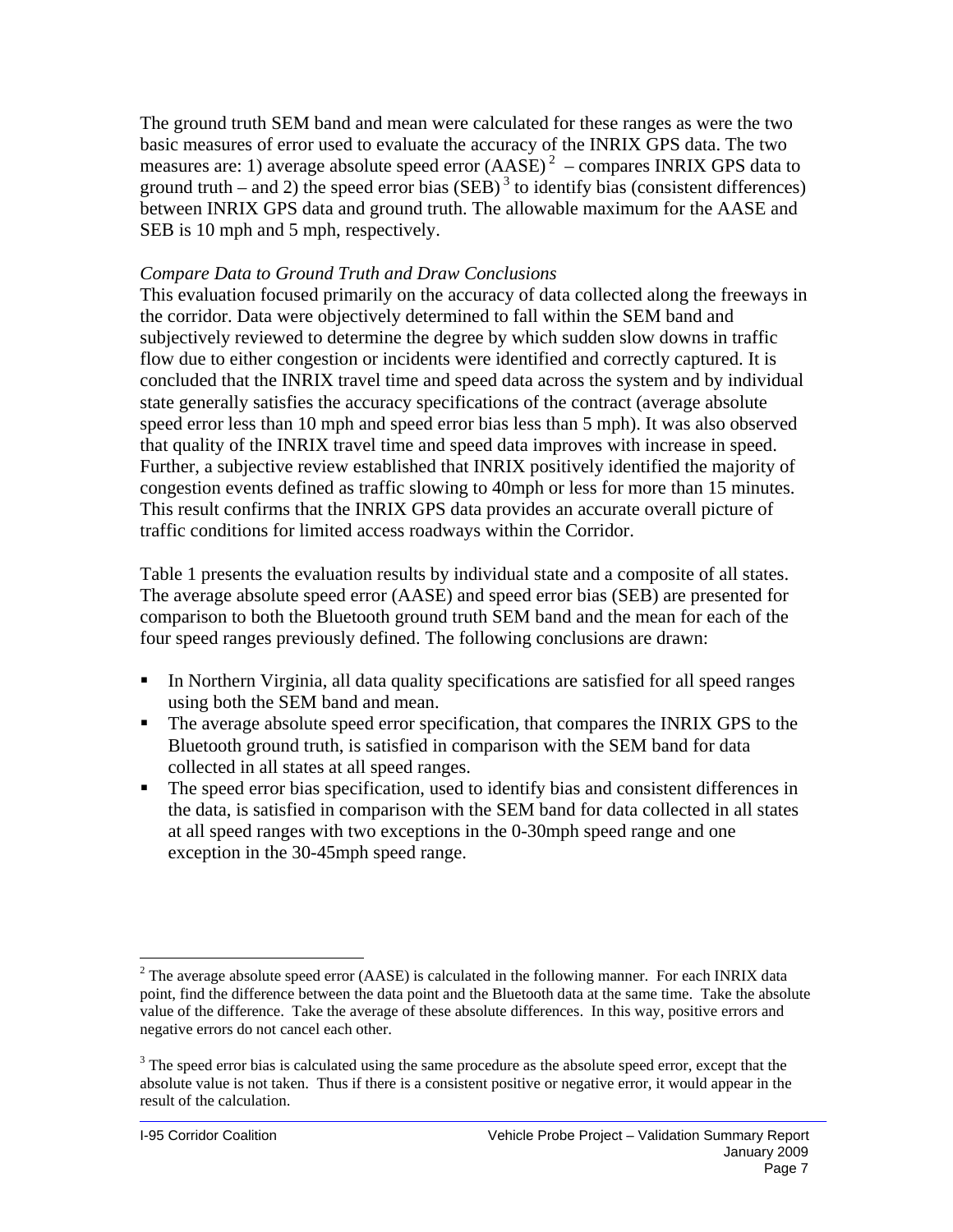| <b>Table 1 - Evaluation Results</b> |                                                          |                                         |                                             |                                         |                         |
|-------------------------------------|----------------------------------------------------------|-----------------------------------------|---------------------------------------------|-----------------------------------------|-------------------------|
| <b>State</b>                        | <b>Average Absolute Speed</b><br>Error (less than 10mph) |                                         | <b>Speed Error Bias (less than</b><br>5mph) |                                         | <b>Hours of</b><br>data |
|                                     | <b>SEM Band</b>                                          | Comparison with Comparison with<br>Mean | <b>SEM Band</b>                             | Comparison with Comparison with<br>Mean | collection              |
| <b>Virginia</b>                     |                                                          |                                         |                                             |                                         |                         |
| 0-30 MPH                            | 4.10                                                     | 5.30                                    | 2.20                                        | 2.60                                    | 16.7                    |
| 30-45 MPH                           | 5.70                                                     | 7.40                                    | 1.40                                        | 1.70                                    | 24.3                    |
| 45-60 MPH                           | 2.90                                                     | 5.20                                    | 0.20                                        | 0.90                                    | 87.2                    |
| > 60 MPH                            | 2.20                                                     | 4.30                                    | $-1.60$                                     | $-2.80$                                 | 101.7                   |
| All Speeds                          | 2.97                                                     | 5.04                                    | $-0.32$                                     | $-0.53$                                 | 229.8                   |
| <b>Maryland</b>                     |                                                          |                                         |                                             |                                         |                         |
| 0-30 MPH                            | 7.80                                                     | 11.70                                   | 7.20                                        | 10.60                                   | 2.4                     |
| 30-45 MPH                           | 6.70                                                     | 10.70                                   | 4.00                                        | 6.10                                    | 5.8                     |
| 45-60 MPH                           | 3.30                                                     | 6.20                                    | $-0.70$                                     | $-0.20$                                 | 30.8                    |
| > 60 MPH                            | 1.80                                                     | 4.00                                    | $-1.30$                                     | $-2.20$                                 | 108.2                   |
| All Speeds                          | 2.40                                                     | 4.85                                    | $-0.83$                                     | $-1.25$                                 | 147.2                   |
| <b>Delaware</b>                     |                                                          |                                         |                                             |                                         |                         |
| 0-30 MPH                            | 6.50                                                     | 10.90                                   | $-0.20$                                     | 2.50                                    | 3.0                     |
| 30-45 MPH                           | 8.50                                                     | 11.80                                   | $-1.90$                                     | $-0.10$                                 | 9.0                     |
| 45-60 MPH                           | 1.20                                                     | 3.60                                    | $-0.10$                                     | 0.00                                    | 74.4                    |
| $>60$ MPH                           | 2.50                                                     | 5.50                                    | $-2.40$                                     | $-4.90$                                 | 112.4                   |
| All Speeds                          | 2.35                                                     | 5.16                                    | $-1.48$                                     | $-2.74$                                 | 198.8                   |
| <b>New Jersey</b>                   |                                                          |                                         |                                             |                                         |                         |
| 0-30 MPH                            | 9.50                                                     | 12.50                                   | 8.30                                        | 10.90                                   | 6.6                     |
| 30-45 MPH                           | 8.30                                                     | 11.60                                   | 5.30                                        | 7.60                                    | 14.0                    |
| 45-60 MPH                           | 2.40                                                     | 4.80                                    | 0.70                                        | 1.90                                    | 132.9                   |
| > 60 MPH                            | 1.90                                                     | 4.20                                    | $-1.60$                                     | $-3.10$                                 | 854.3                   |
| All Speeds                          | 2.10                                                     | 4.44                                    | $-1.14$                                     | $-2.20$                                 | 1007.8                  |
| <b>All States</b>                   |                                                          |                                         |                                             |                                         |                         |
| 0-30 MPH                            | 5.90                                                     | 8.10                                    | 3.80                                        | 5.20                                    | 28.7                    |
| 30-45 MPH                           | 6.90                                                     | 9.60                                    | 2.20                                        | 3.40                                    | 53.0                    |
| 45-60 MPH                           | 2.30                                                     | 4.70                                    | 0.20                                        | 1.00                                    | 325.3                   |
| $>60$ MPH                           | 2.30                                                     | 4.30                                    | $-1.70$                                     | $-3.20$                                 | 1176.5                  |
| All Speeds                          | 2.52                                                     | 4.63                                    | $-1.08$                                     | $-1.96$                                 | 1583.5                  |